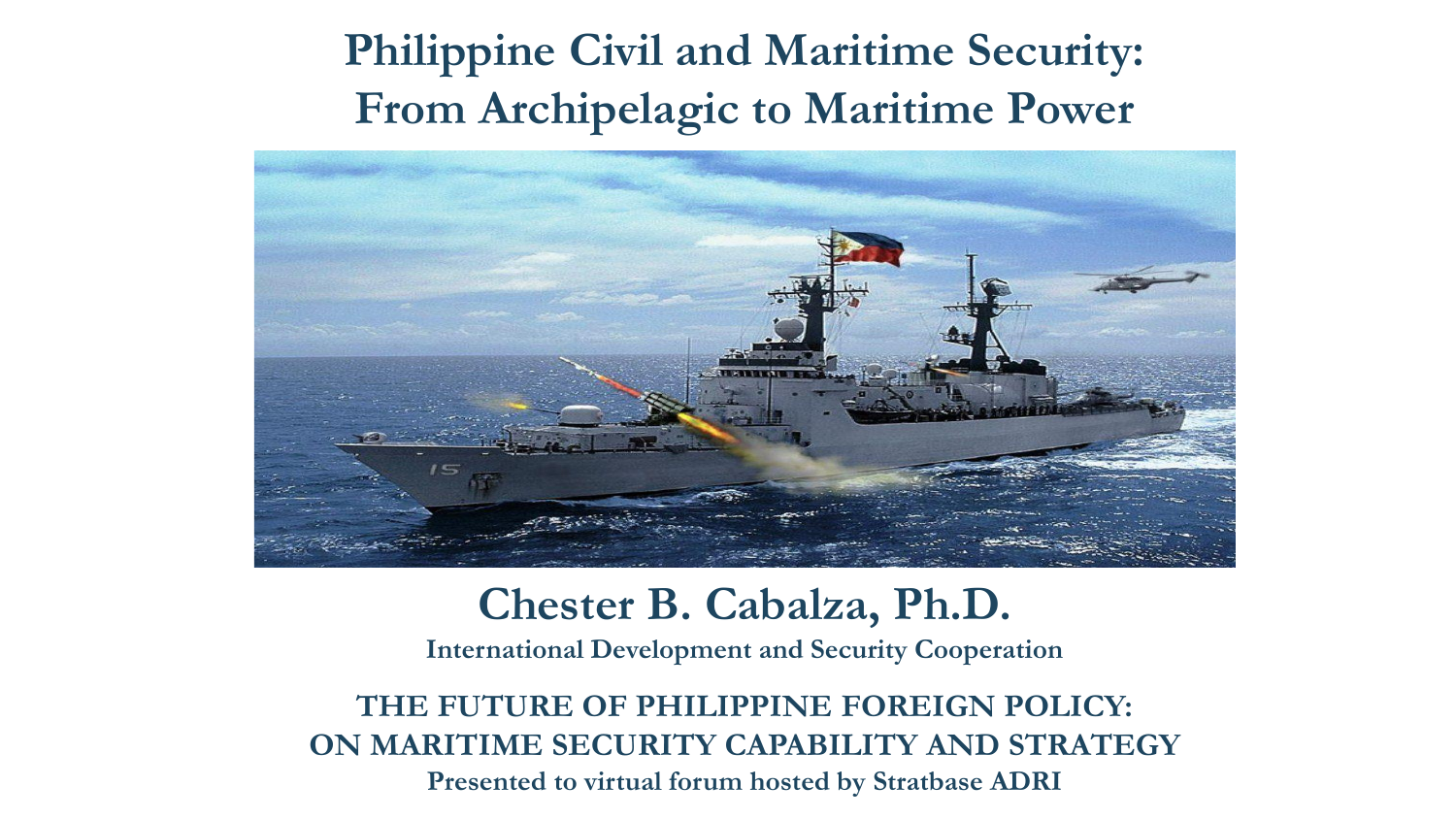1. Direction of the third horizon of military's modernization and shift from Internal Security Operations (ISO) to Territorial Defense Operations (TDO)

2. Rebranding of the Revised AFP Modernization Program and Philippine Coast Guard Modernization as Public Investments and Country's Pride

3. Increased Multilateralism (Naval and Coast Guard Diplomacy) and Full Implementation of an Independent Foreign Policy

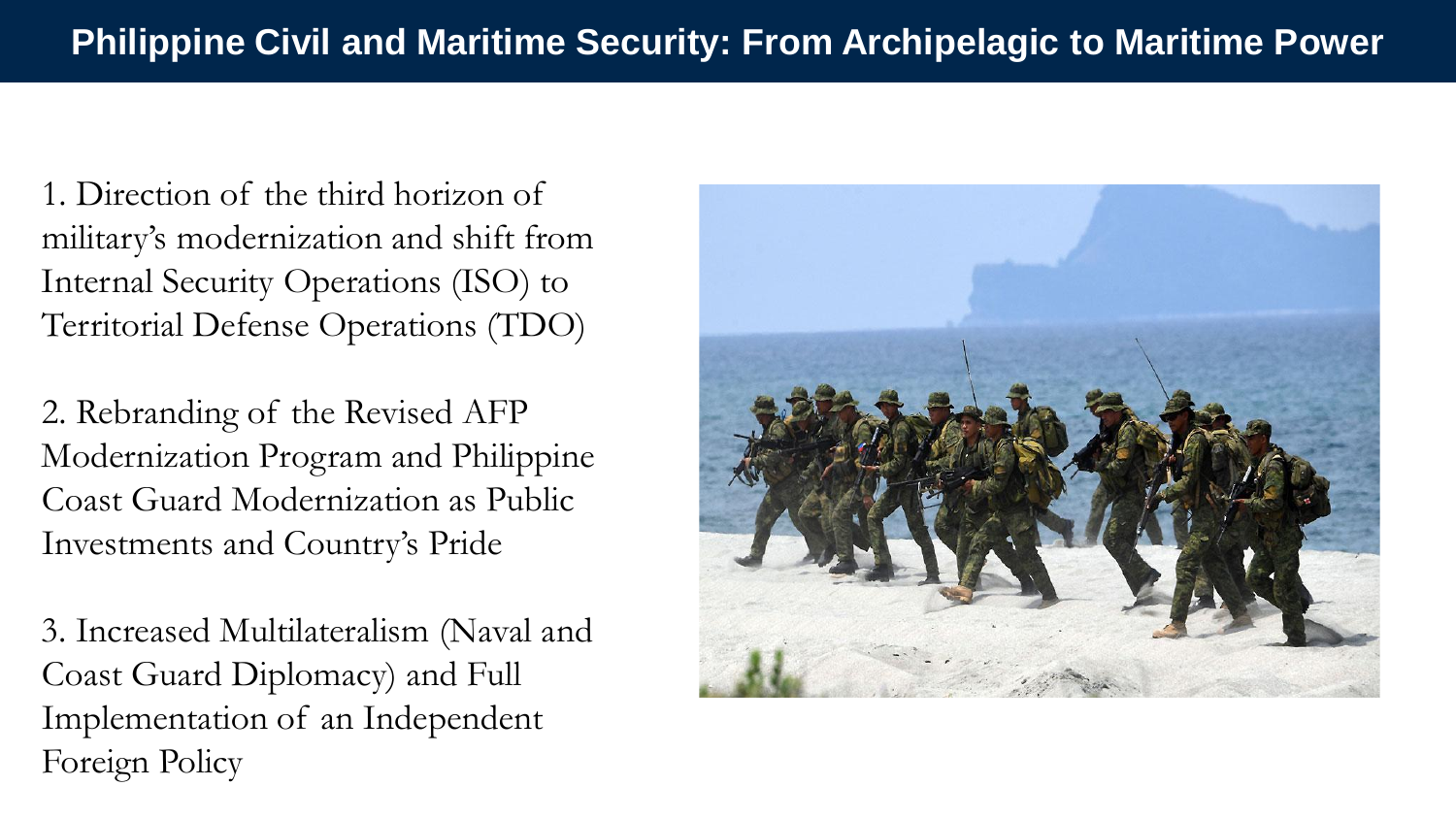## **What to expect to the 3 rd Phase of RAFPMP**

- The acceleration of the Army's Strategic Basing 2028
- PAF Flight Plan 2028
- **Review the Offshore Territorial** Defense Force 2020 and the Active Archipelagic Defense Strategy (AADS)
- Recall of the VFA in in July 2021

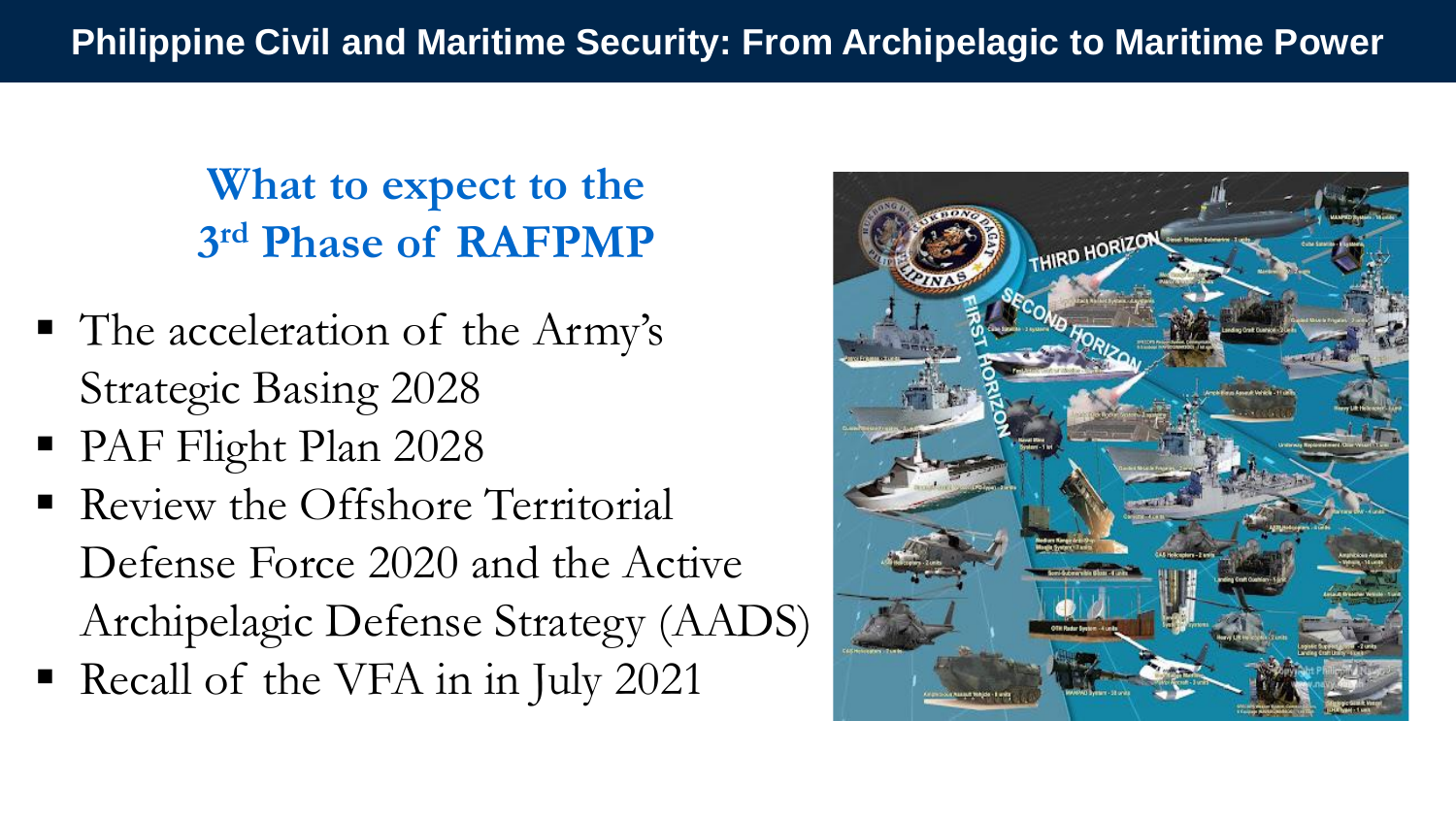## **What to expect from PH Coast Guard Modernization**

- PCG's multi-role response vessels (fifth coming from Japan) and pro-active fleet policy
- Aggressive recruitment in PCG
- **Exercise Generalist Human Resources from** different fields and specializations
- **PPP** projects
- Delimit its function and mandate on maritime safety and security under DOTr.

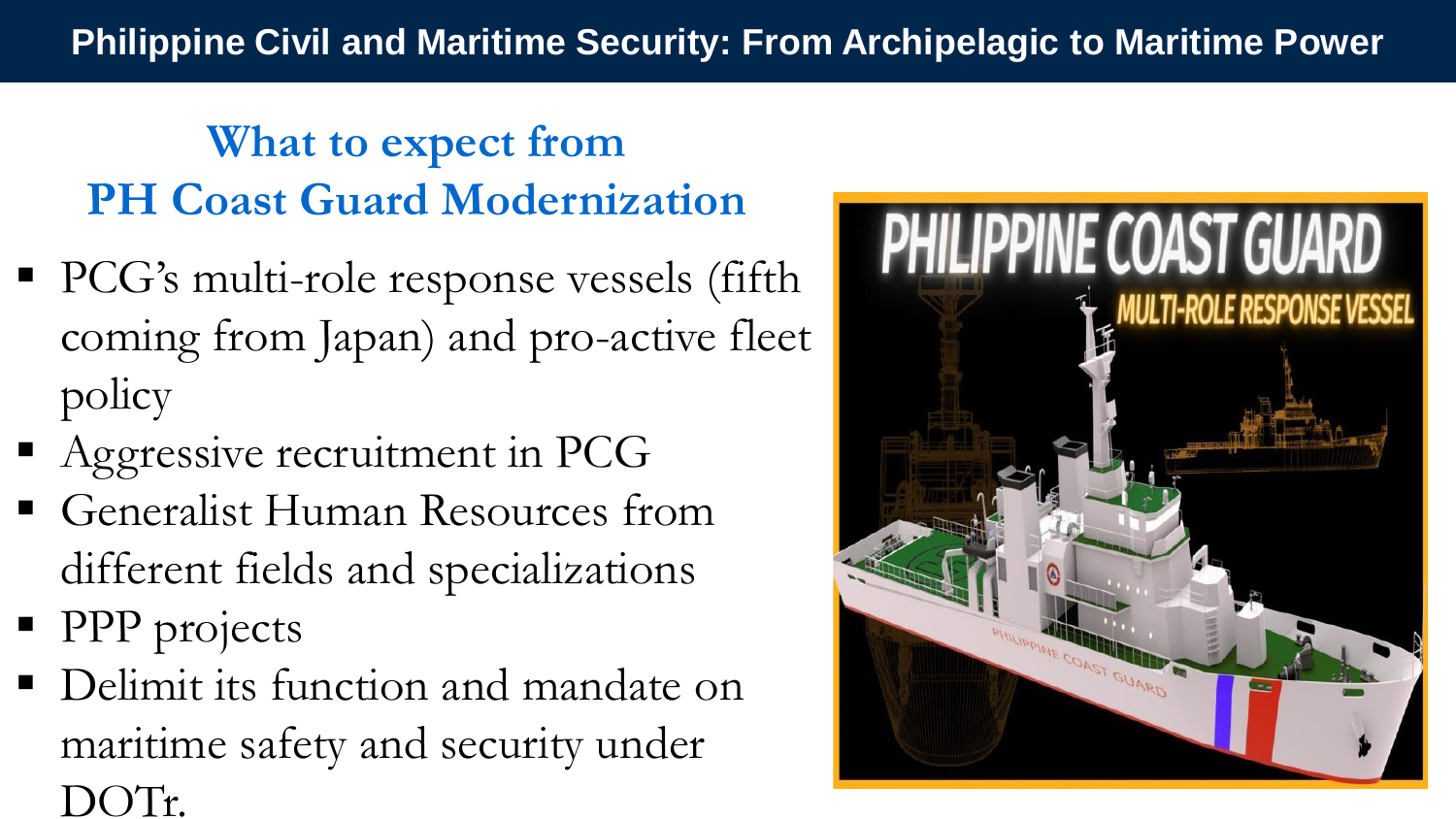#### **Philippine Civil and Maritime Security: From Archipelagic to Maritime Power**

## **Golden Age of PH Naval and Coast Guard Diplomacy?**

- Annually close to 20 unilateral, bilateral, and multilateral naval exercises are conducted with PH allies.
- In December 2020, French shipbuilder Naval Group announced plans to open an office in Manila in 2021.
- **PH Naval Assets is ranked #26 out of 140 countries overtaking Pakistan & UK**
- PCG is the first in ASEAN and continue on modernization process
- Presence of QUAD and the creation of AUKUS
- PN Submarine Program
- Fate of the Self-reliant Defense Posture (SRDP)
- Status of the Capability, Materiel and Technology Development (CMTD)
- Philippine coastal and defense maritime technological requirements
- A whole-of-alliance approach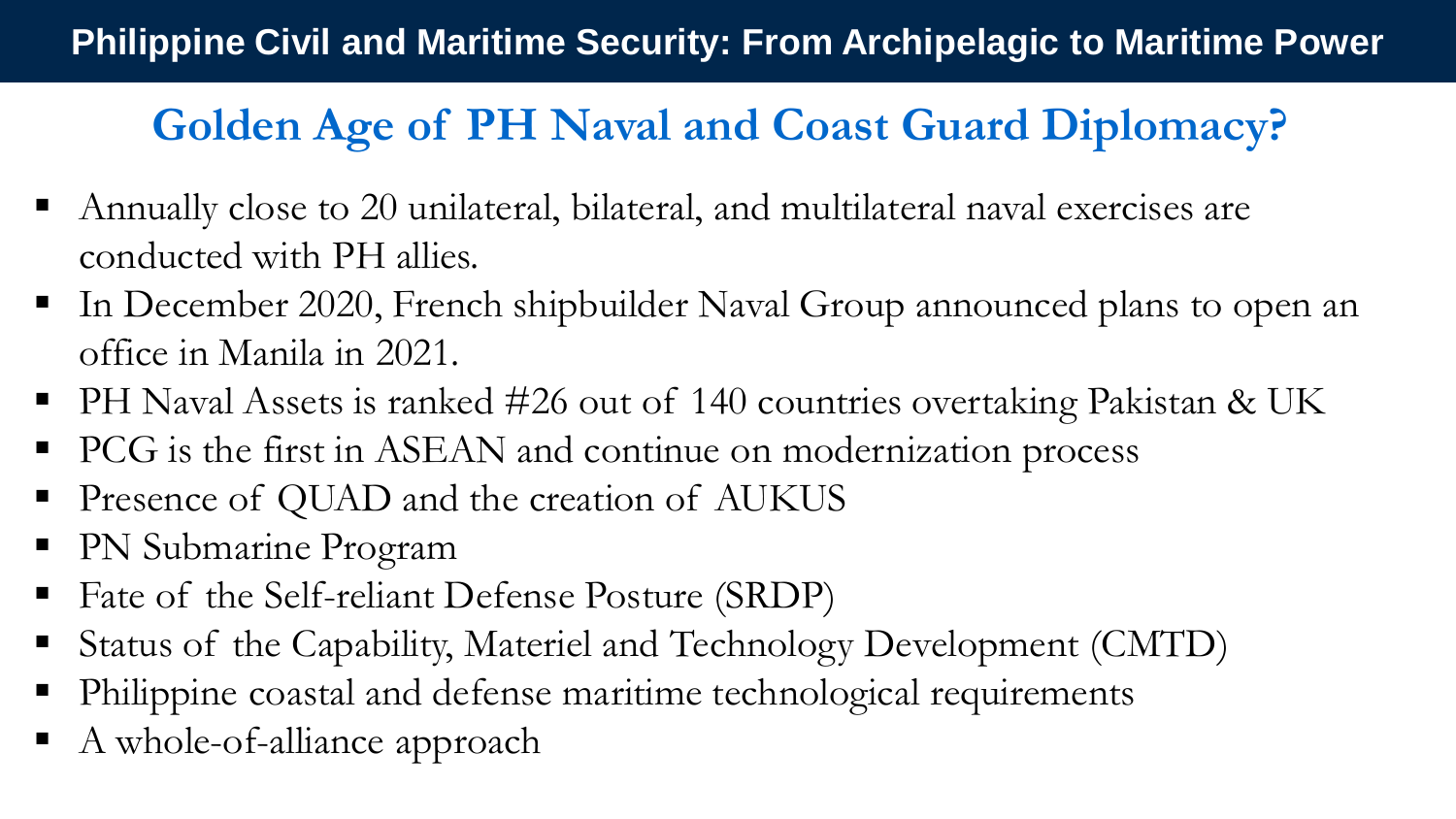#### **Philippine Civil and Maritime Security: From Archipelagic to Maritime Power**

#### **PH Balancing Act as a Middle Power (Regional Context)**

- While the US employs diplomatic, economic, strategic and informational strategies; **China is anchored in increasing economic prowess and military command** to counter US-led dominance in the region.
- In spirit, **Southeast Asia has become the new theatrical stage of power hegemony** just like the symphony of the Concert of Europe in 1815.
- It also brings forth **Asean's dual strategy** to preserve its centrality in geopolitics of the Indo-Pacific region while augmenting its ability to endure an institutional hedging strategy.

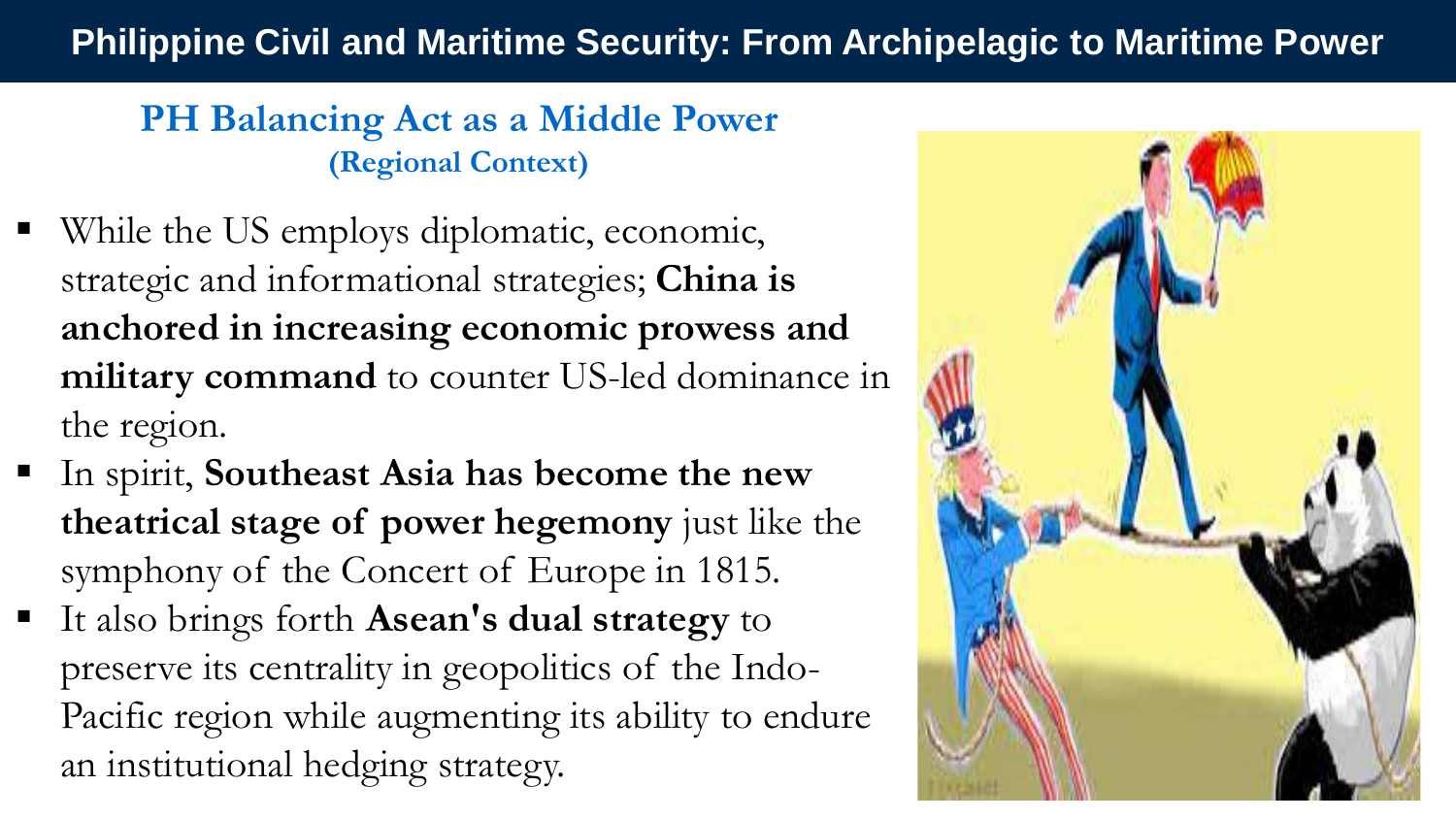### **Prospects for PH as a Middle Power**

- Manila's call for a **'Whole-of-Alliance'**  approach.
- Confidence Building Mechanism following **Jakarta and Hanoi style of dealing with Beijing**.
- **PH** as a new hub of the Belt Road **Initiative** with the continuity of the mega infrastructure programs

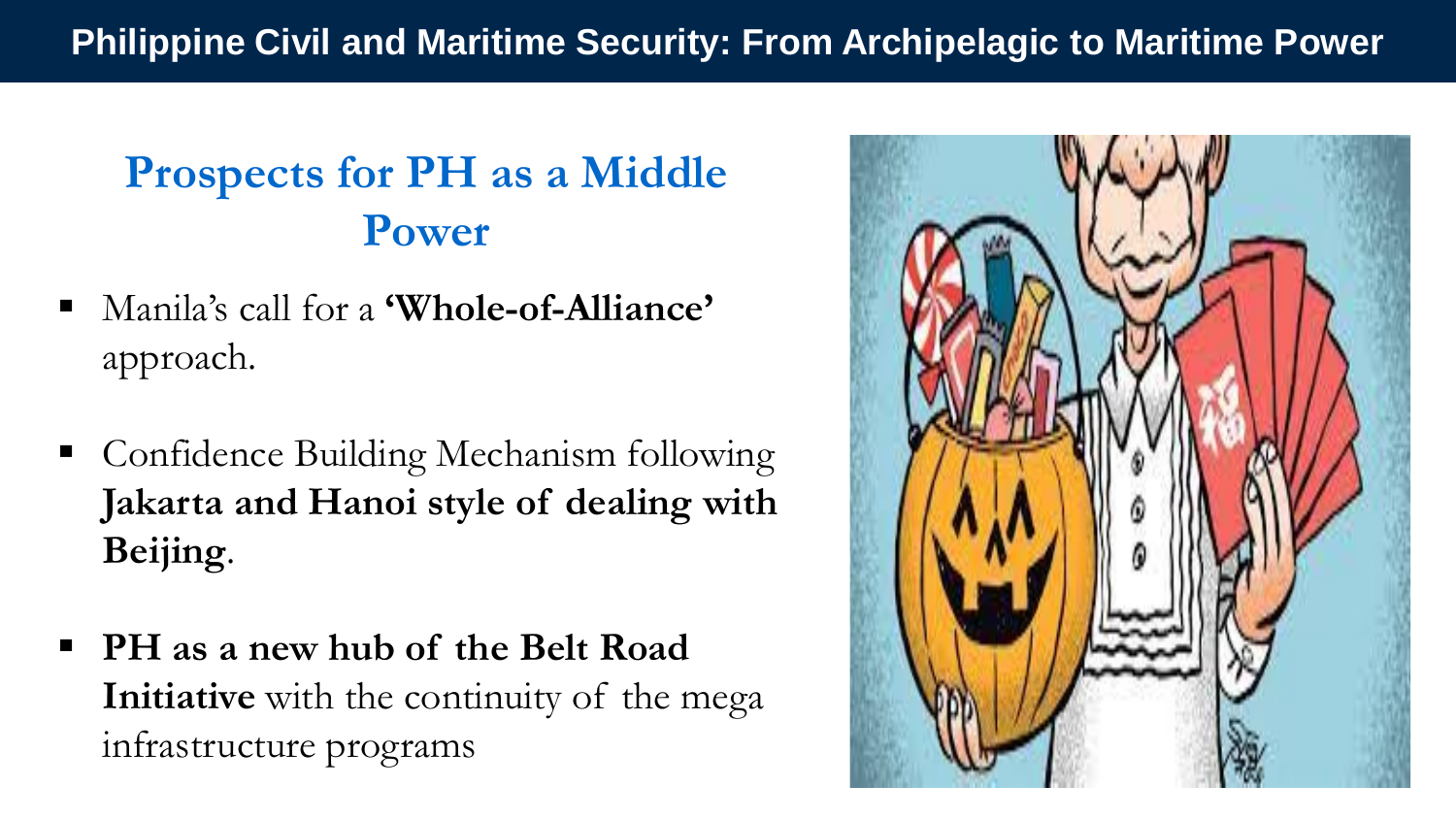## **What to Expect to the QUAD?**

- Despite differences in threat perception, risk tolerance, military capability and strategic culture―cooperation among **the QUAD countries is likely to deepen as long as China continuously challenge key aspects of the status quo liberal rules-based order** that benefit the four.
- Quad States should **cooperate to improve joint interoperability, intelligence, surveillance and reconnaissance capabilities**, share logistics for power projection and enhanced access to joint development of defense technology.
- They should also cooperate on standard setting and **create an Indo-Pacific quadrilateral critical infrastructure funding scheme** as a viable alternative to China's Belt and Road Initiative for small states that could be targeted by China for power projection purposes.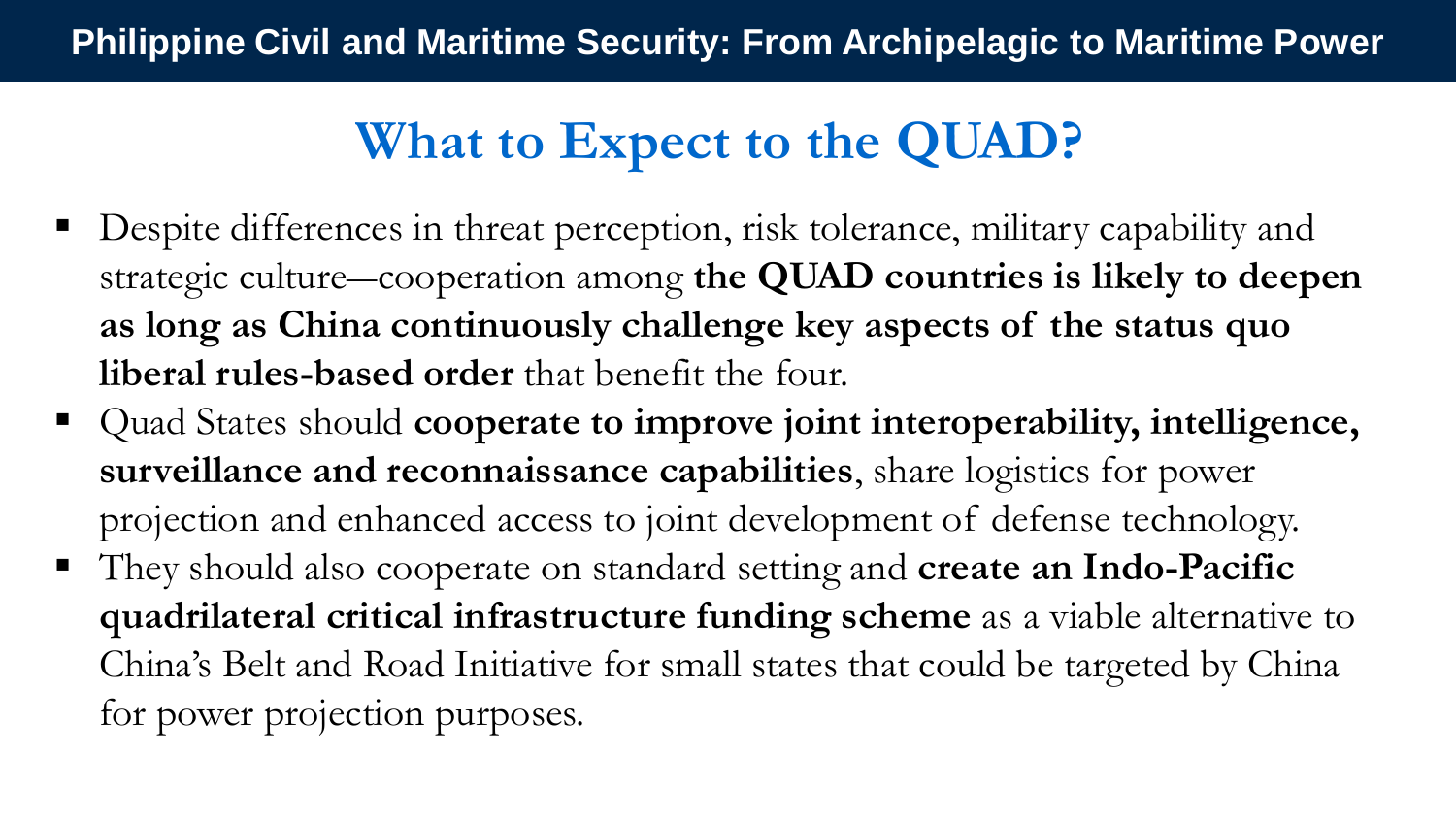# **Relevance of AUKUS to PH and ASEAN**

- Maintaining a strong relationship between PN and Royal Australian Navy conducting combined exercises will improve its operation in the WPS to maintain a sustained maritime presence. **Australian naval power will be projected to the first island chain**, enabling side with US in their future conflict with PLA-Navy.
- **AUKUS submarines could stalk and hunt the PLA-Navy's surface combatants and ballistic missile submarines** (SSBNs) in the South and East China Seas, and launch cruise missiles against China's coastal cities while stationed east of the Philippines.
- Aukus deal was part of **larger steps to build cooperation with security partners in Asia** "to sustain peace and stability across the entire Indo-Pacific region".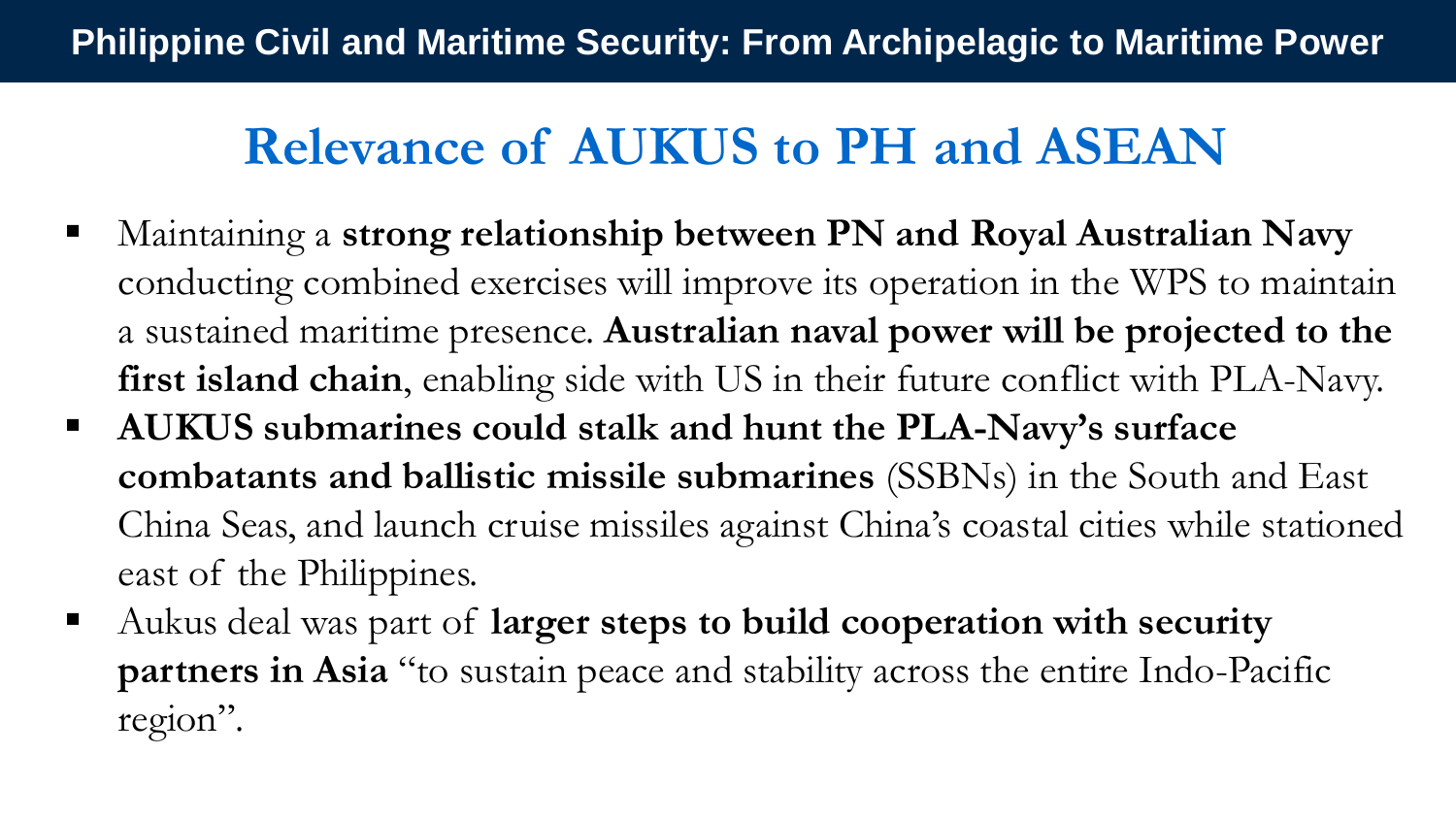### **The shift to the multipolar and multiplex world**

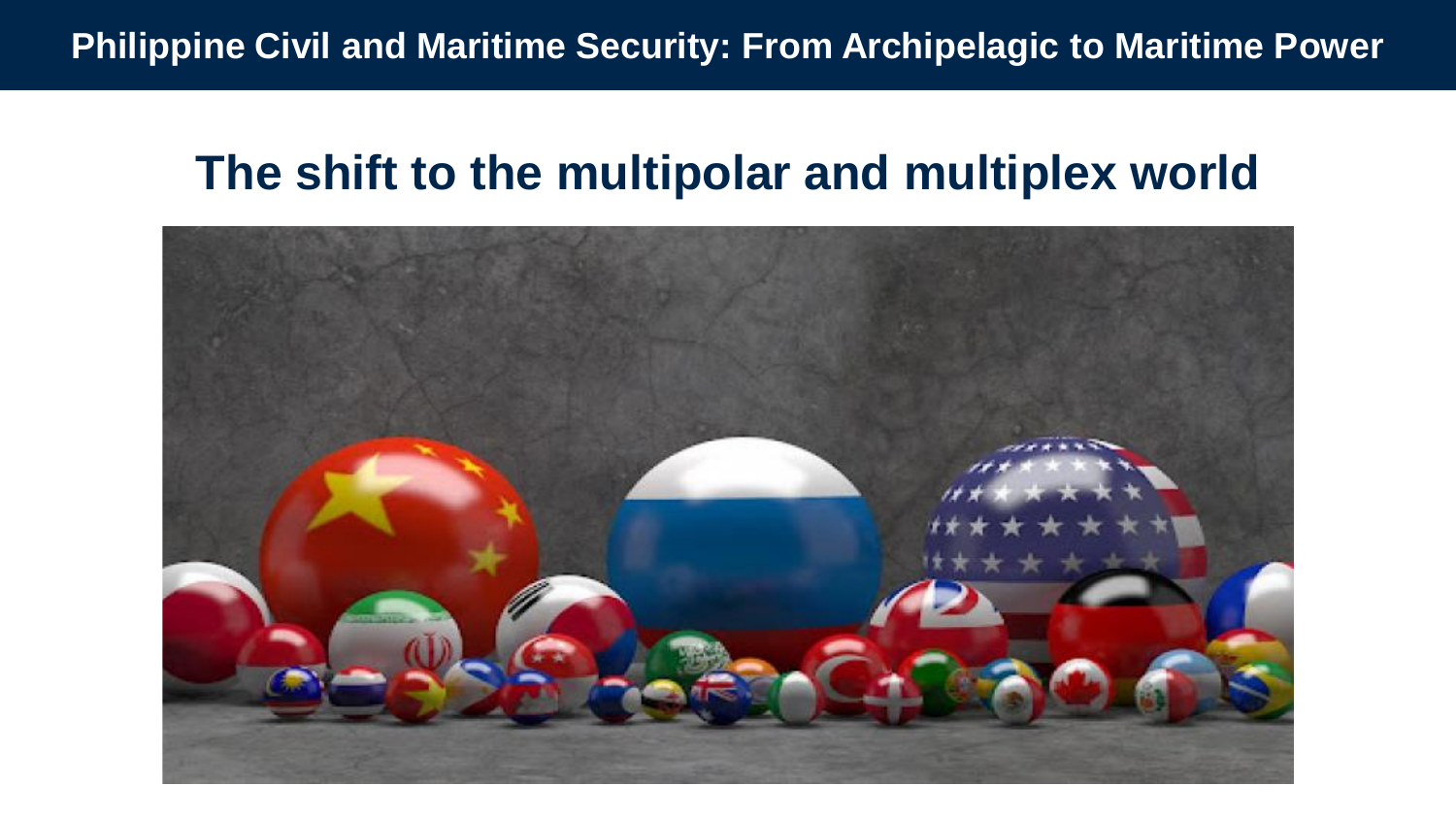# **What does the US possess?**

- United States is a **maritime superpower** because its heavily armed warships It can travel thousands of miles in a matter of days.
- **Navy's superior lift capability**  It can transport firepower, fuel, food and cargo to sustain distant combat operations through Ship Building Capability. It is capable of constructing large and deep-draft vessels.
- **Ship Power and Propulsion** It can maximize the power on surface ships for use both in advanced weapons and sensors.
- **Smart Shipping** aimed to fully optimized the energy efficiency, emission reduction and fuel consumption.
- **Use of Sensors** to facilitate speed of application on charts automation, selfcalibration, fault tolerance, high transmission capabilities, wireless capabilities, among others.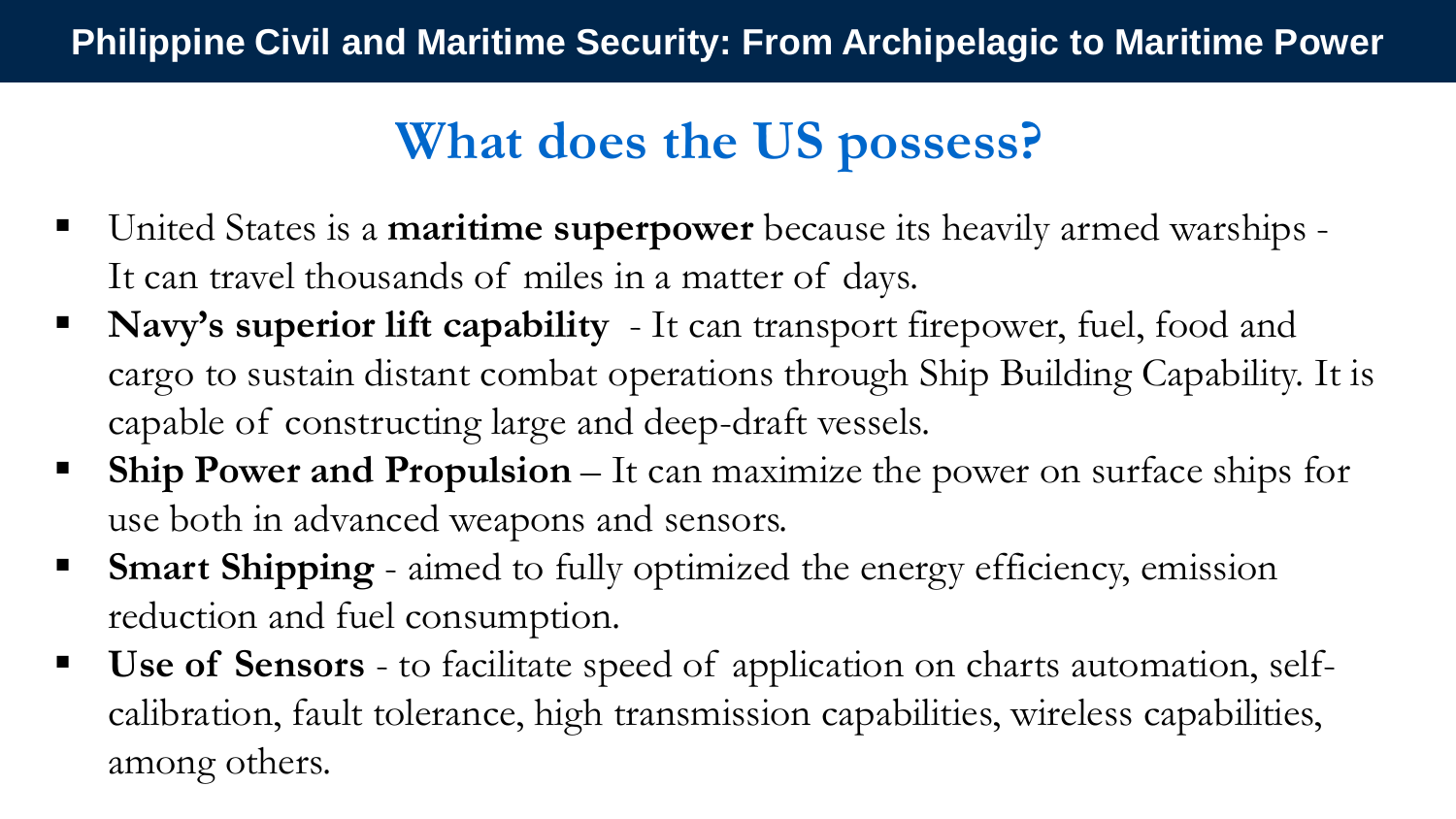# **Where the US is frail…**

### ▪ **CYBER ATTACK**

- The maritime industry is very technology dependent uses (i.e computers, navigation, communications, ship systems monitoring and control etc).
- **DWINDLING MARITIME INFRASTRUCTURE**
	- Deteriorating Maritime infrastructure due to the pending ship yard act in US Congress.

## ▪ **PENDING JONES ACT**

- Jones Act ensures a strong and vibrant maritime industry,
- helps ensure the United States maintains its expertise in shipbuilding and waterborne transportation.

- The Jones Act will help the US Navy's ability to meet strategic sealift requirements and Navy shipbuilding.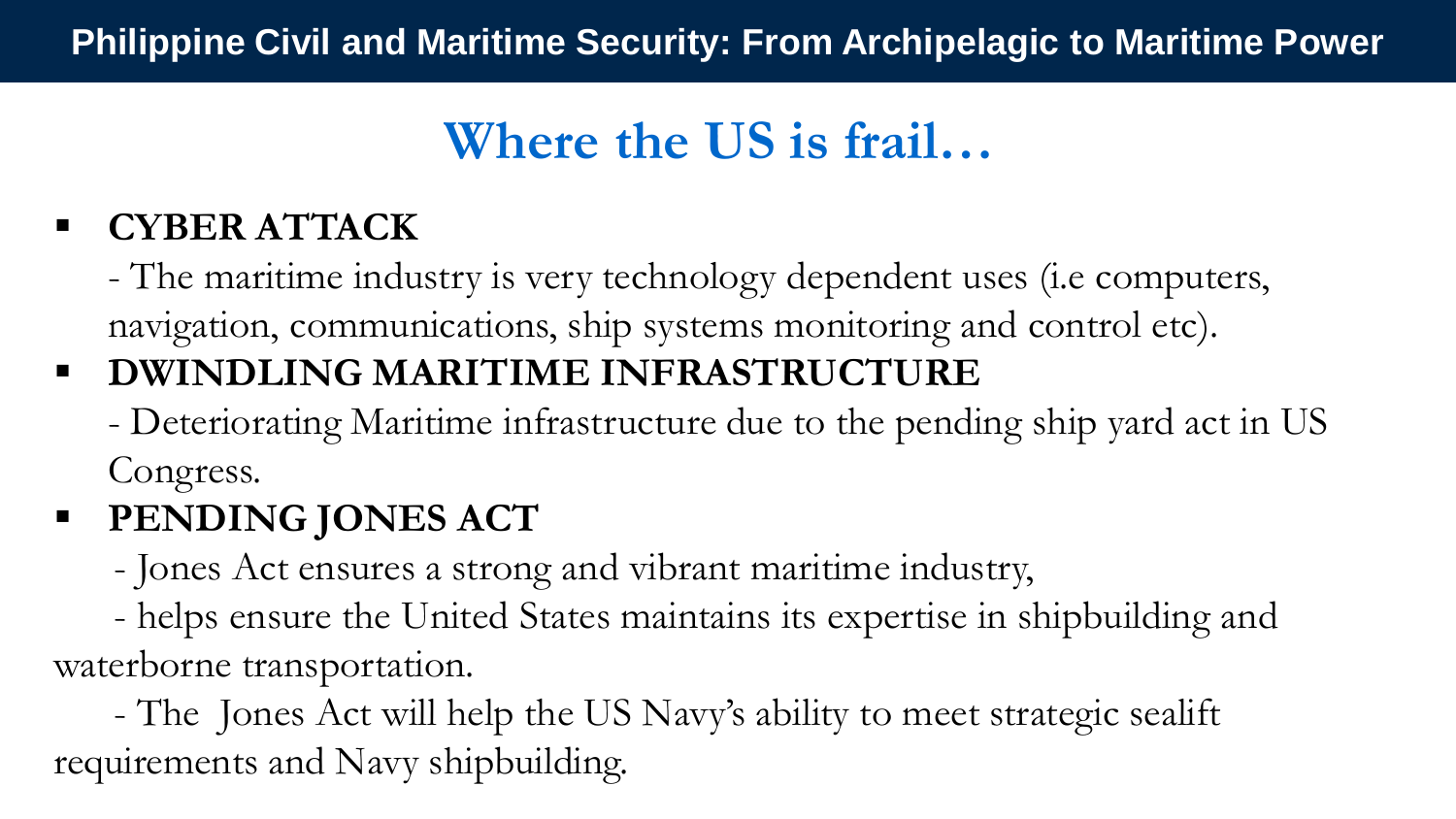**Philippine Civil and Maritime Security: From Archipelagic to Maritime Power**

# **Where the US is good at?**

- **Projection of Maritime Power** the US long used the Navy to influence the behavior of allies and adversaries during time of peace.
- **Multilateral and Minilateral** groupings/relations- used to address maritime issues.
- **Support on R&D** Federal gov't support focusing on defense needs, and the critical role of small entrepreneurial firms in commercializing new technologies.
- Science, technology, and innovation Cornerstones of US economy. Strengthening these areas can foster open, transparent, and meritocratic systems of governance throughout the world.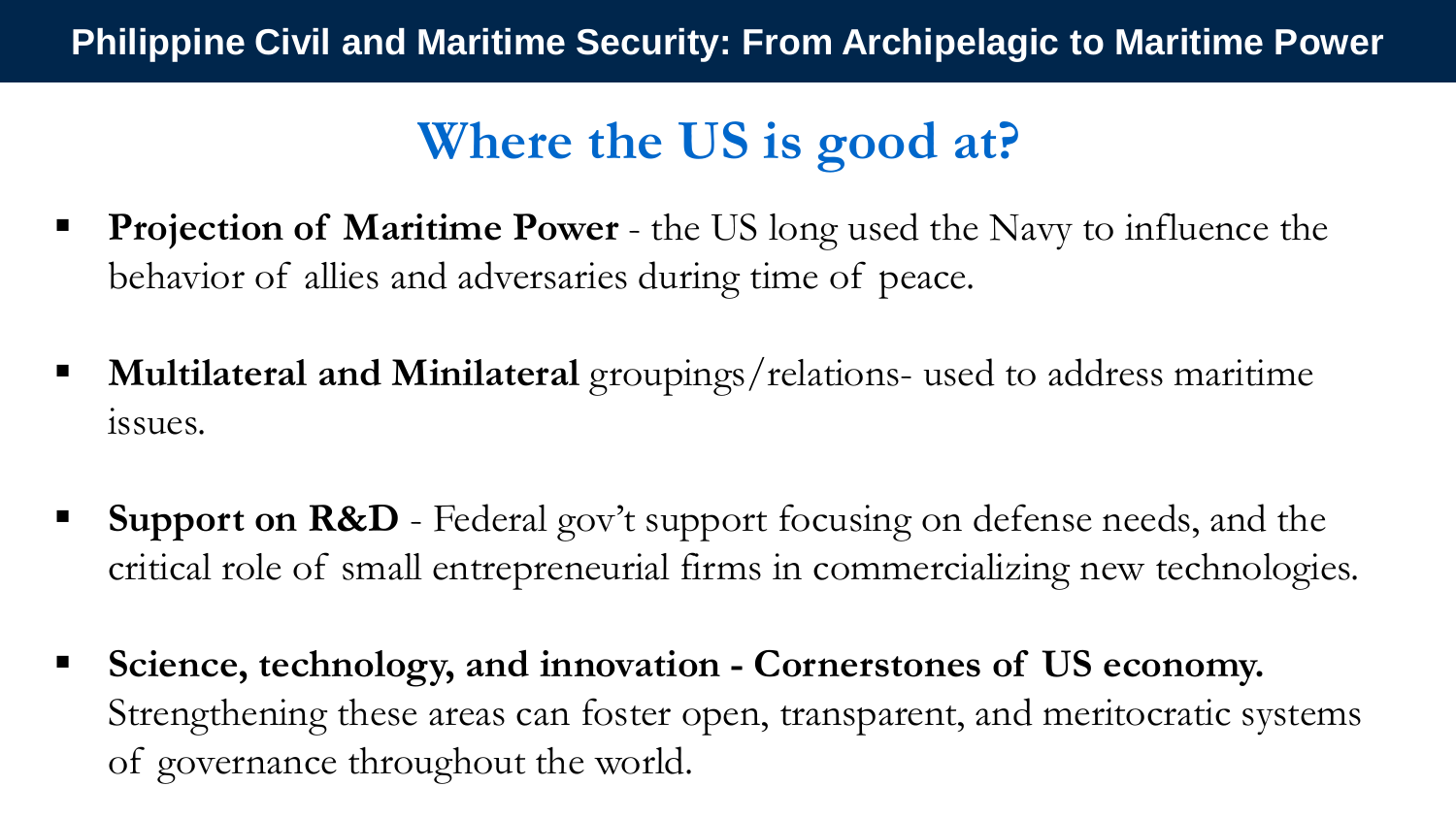# **Why the US is threatened?**

- **China's military modernization effort**, including its naval modernization effort, has become the top focus of U.S. defense planning and budgeting.
- China wants its navy to be capable of acting as part of its **grey zone strategy**  and **Chinese anti-access/area-denial (A2/AD) force**—a force that can deter U.S. intervention in a conflict in China's near-seas region over Taiwan or some other issue, or failing that, delay the arrival or reduce the effectiveness of intervening U.S. forces.
- The U.S. Navy has **shifted a greater percentage of its fleet to the Pacific**; assigned its most-capable new ships and aircraft and its best personnel to the Pacific.
- Some claim that the biggest long-term threat to the US Navy, and to the U.S. military generally, is not foreign but domestic: **a shrinking budget**.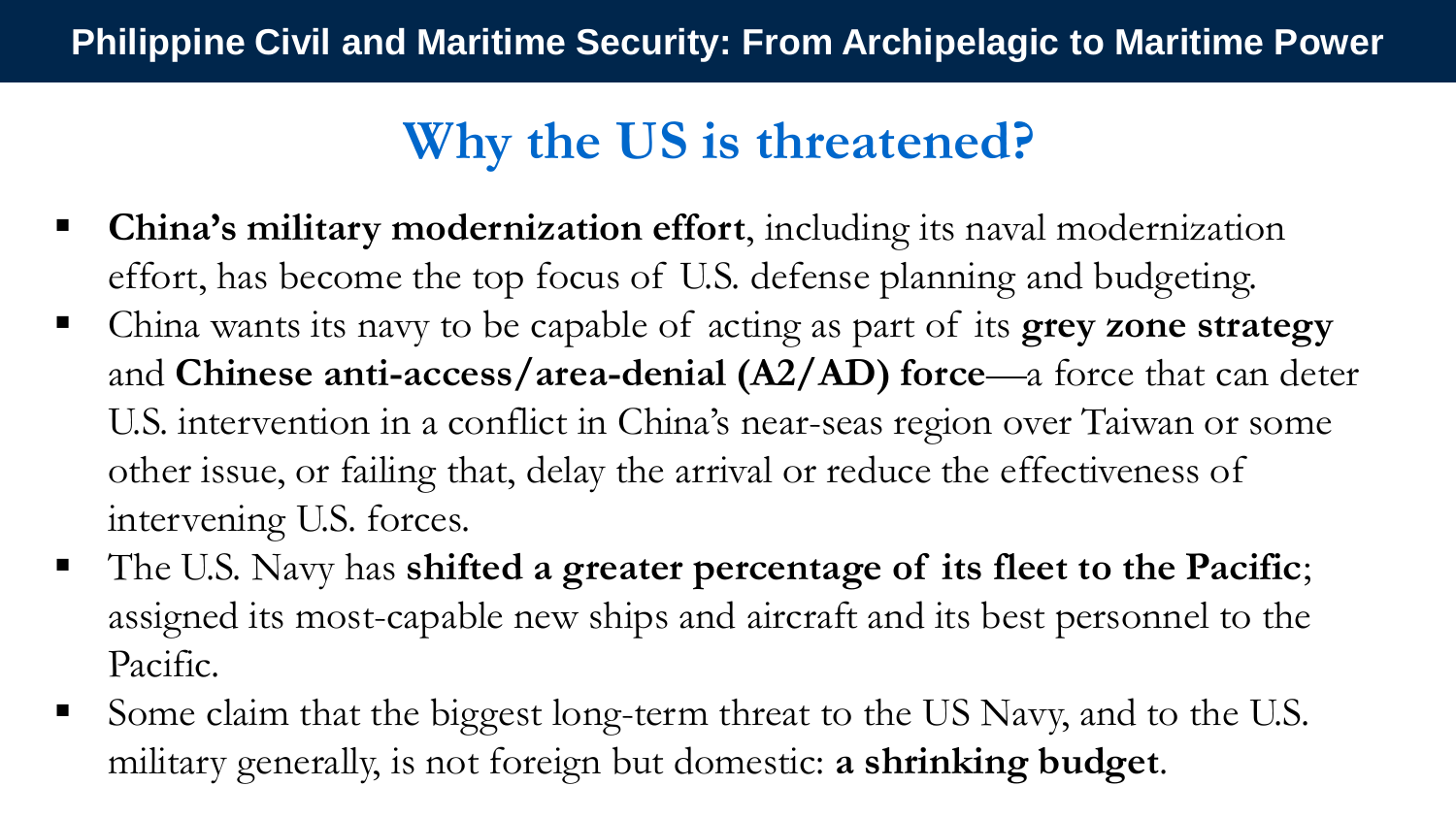# **The Revisionist China**

- China's **naval modernization underway for 25 years** since 1990's
- China's Navy in East Asia that **surpassed the US Navy in numbers of battle force ships**
- China's naval ships, aircraft, and weapons are **far more modern comparable to Western navies**
- China is **capable of conducting conventional and nuclear precision strikes**
- China is also **developing hypersonic glide vehicles**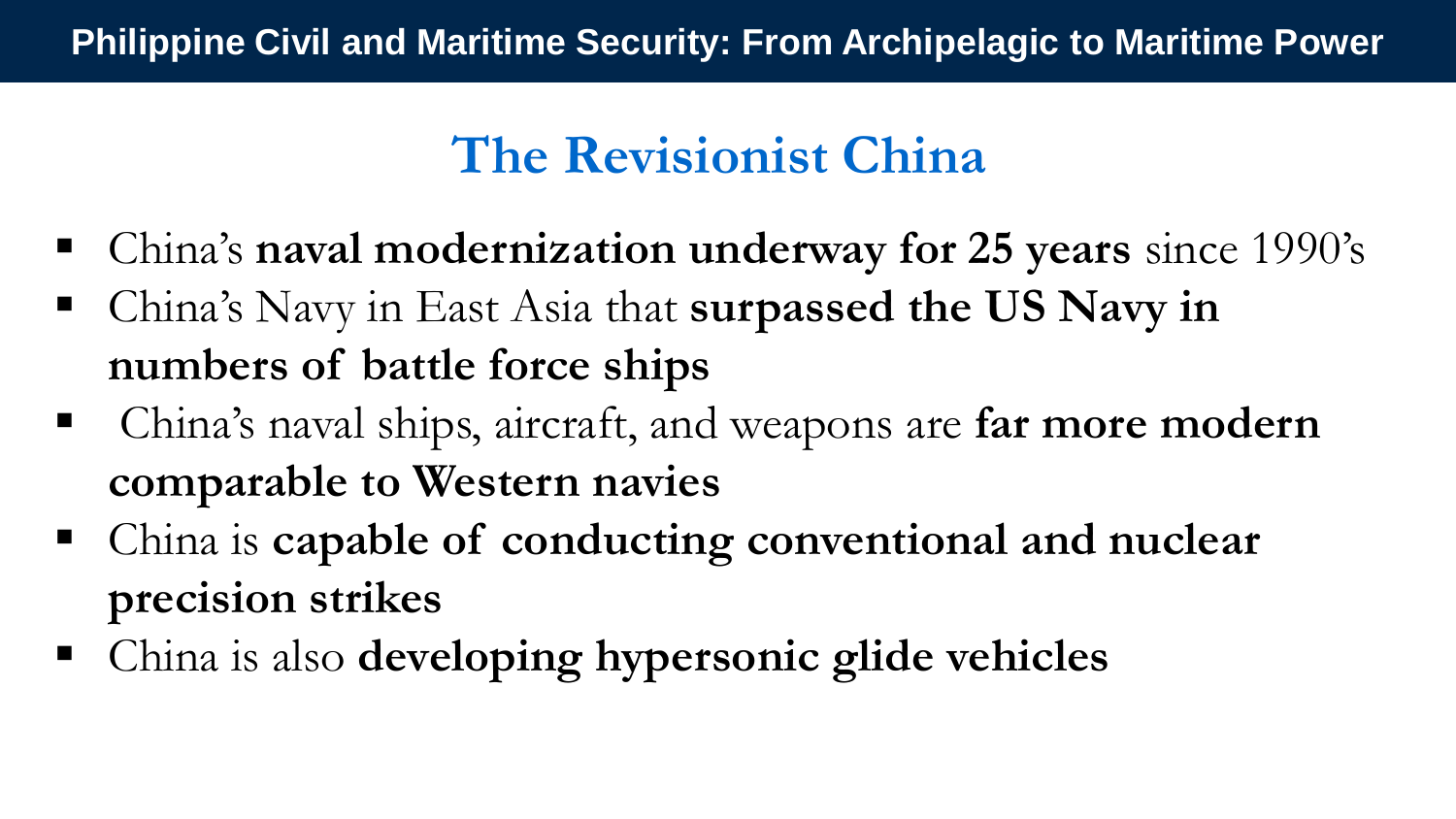## **Why we should watch for China?**

- China's naval ships, aircraft, and weapons are now much more modern and capable than they were at the start of the 1990s.
- China's naval modernization effort encompasses a wide array of **platform and weapon acquisition programs**, including anti-ship ballistic missiles (ASBMs), anti-ship cruise missiles (ASCMs), submarines, surface ships, aircraft, unmanned vehicles (UVs), and supporting C4ISR (command and control, communications, computers, intelligence, surveillance, and reconnaissance) systems.
- China's coast guard is, by far, the largest of any country in East **Asia. The Chinese Navy is now the number one navy in the world in terms of gray ships.**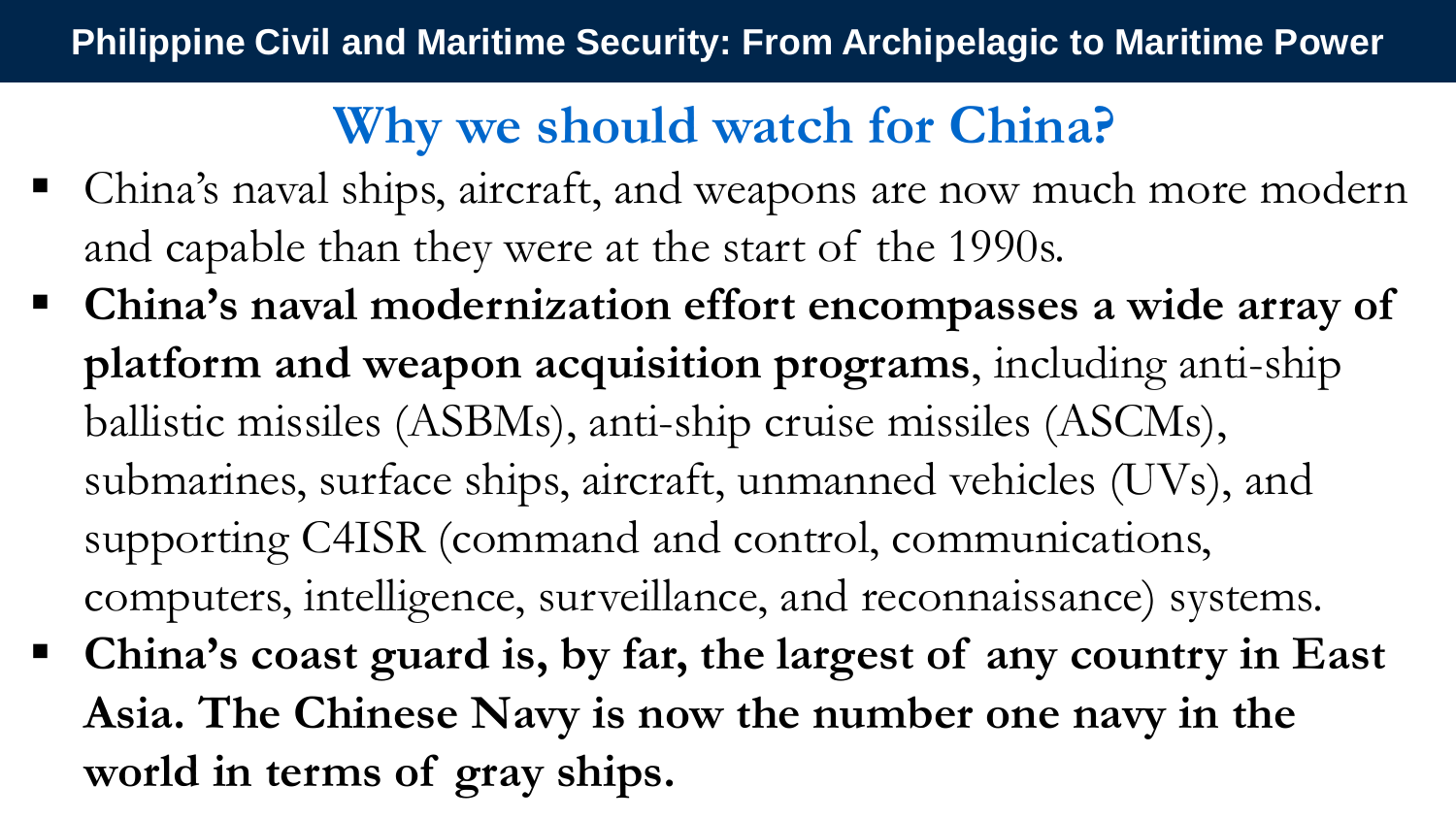# **What are China's weaknesses?**

- Joint operations with other parts of China's military, antisubmarine warfare (ASW), long-range targeting, and a **lack of recent combat experience.**
- China's naval modernization effort appeared to be **focused on increasing total platform** (i.e., ship and aircraft) numbers **than on increasing the modernity**  and capability of Chinese platforms.
- Particular areas of **weakness in** China's maritime capabilities include **undersea warfare, amphibious lift, and aerial refueling capabilities.**
- Capabilities gaps in **maritime strike aircraft is considered a low-observable aircraft.**
- **China has only one foreign base in Djibouti** compared to US 800 plus bases worldwide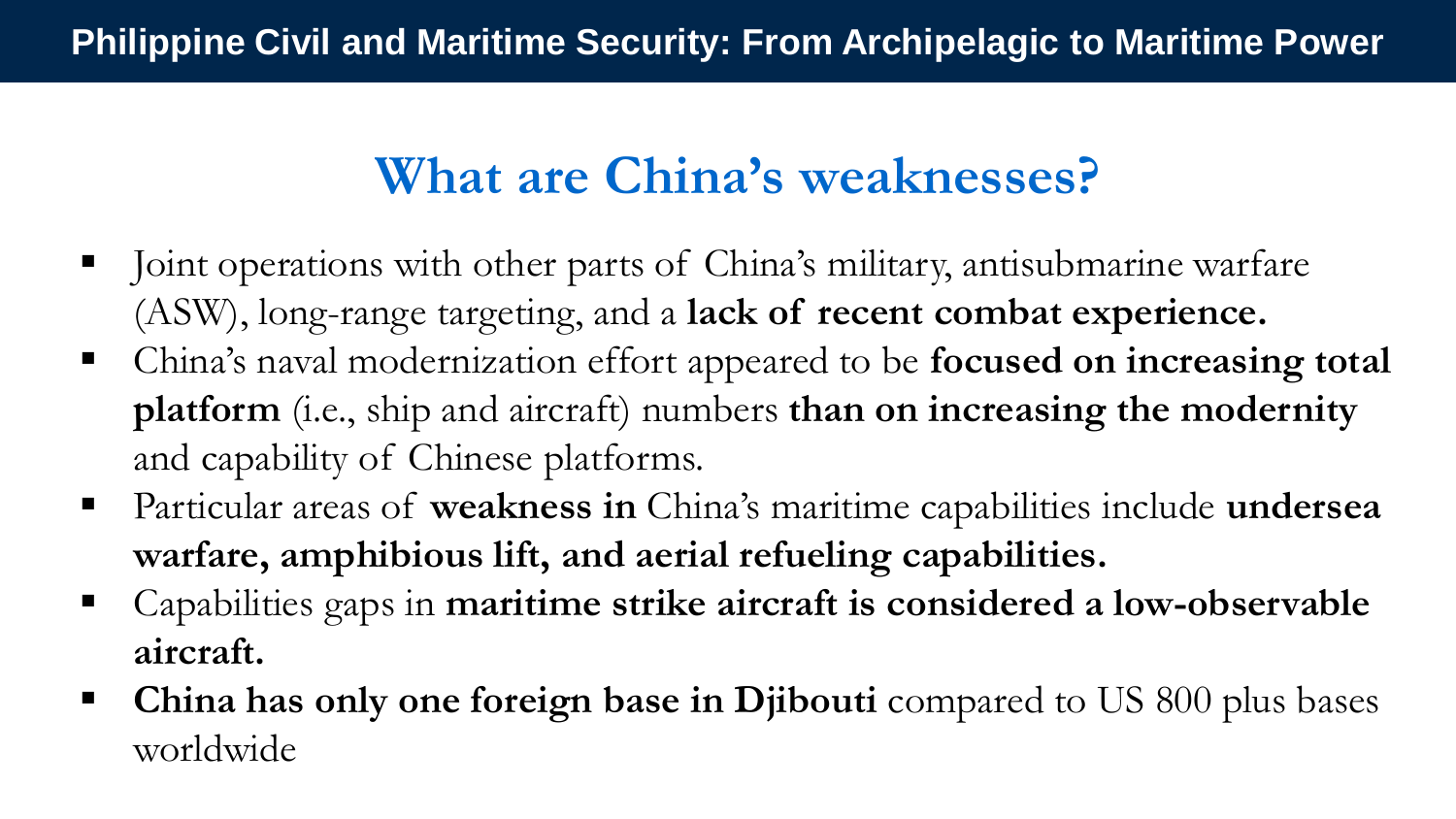## **Still weak on…**

- China **lags behind in terms of its nuclear undersea capabilities**.
- China's **carrier force faces several glaring weaknesses** that limit its capabilities.
- The **carrier has deficiencies** with their engines which is a historic problem for China.
- Chinese aircraft carriers—the *Liaoning* and the *Shandong* are conventionally powered and **do not possess advanced steam catapult technology**. Main challenge is how to infuse a nuclear-powered reactor on the ship.
- **Cyber attacks that could disrupt its "informationized" high-technology weapons**, including missiles, submarines, aircraft, and space systems that could be crippled by electronic or cyber strikes.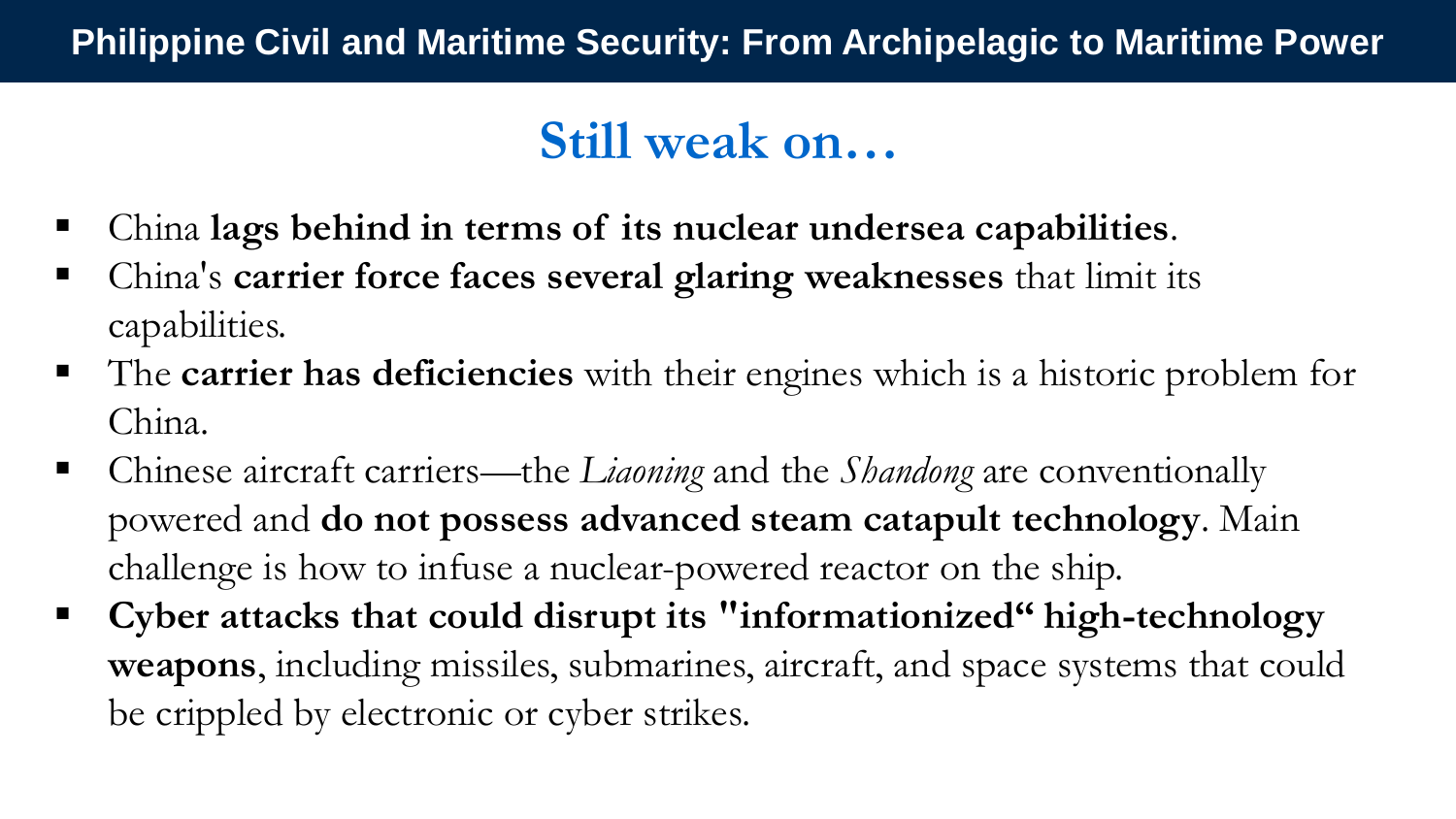## **What can we hope for China?**

- China **relies primarily on its coast guard** as a potential backup force (enforcement of China Coast Guard Law)
- China's **navy operates primarily in China's home waters**, Chinese navy ships are conducting increasing numbers of operations away from China's home waters.
- China's long-distance naval deployments have been **for making diplomatic port calls.**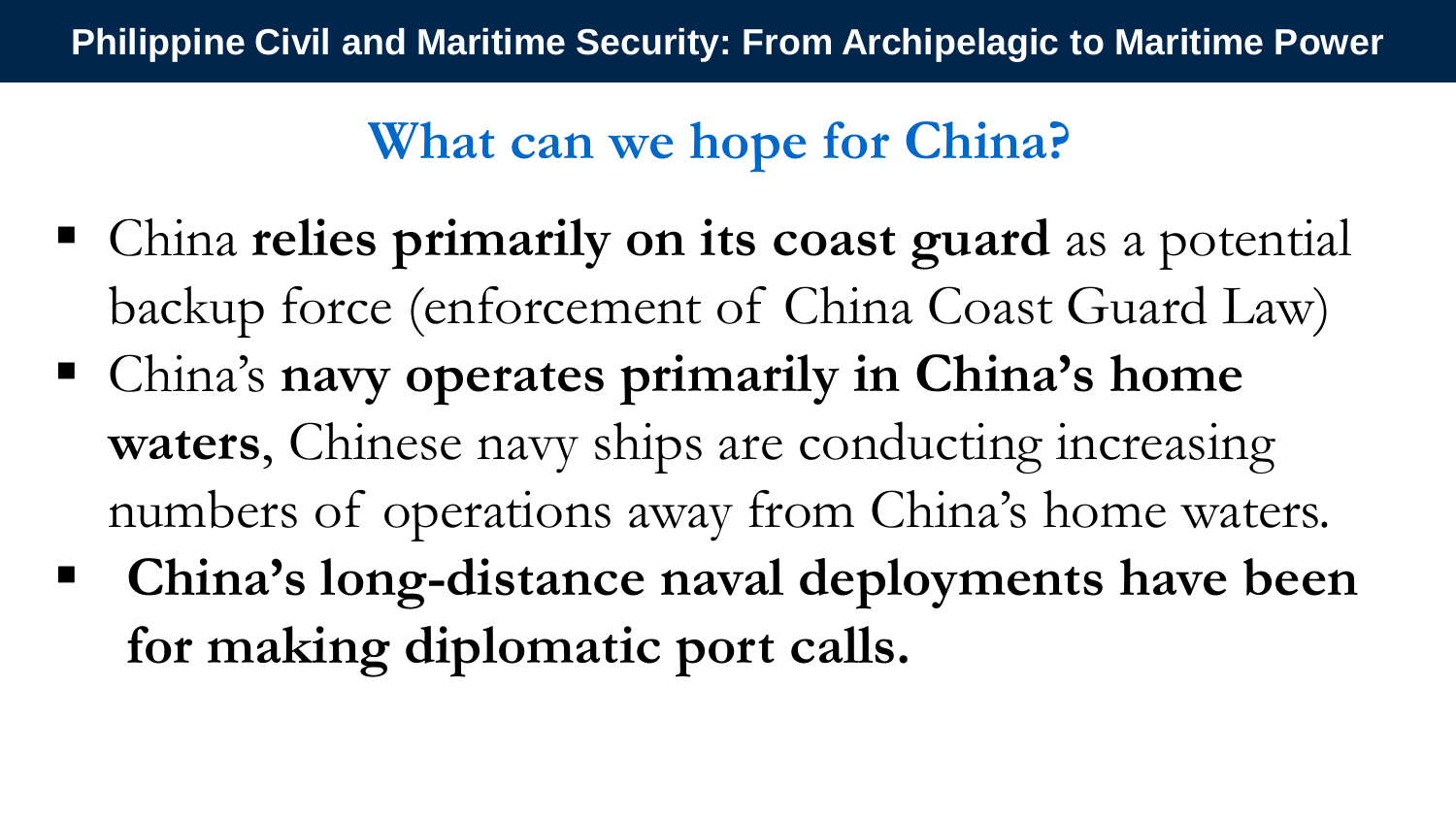# **Why China is threatened?**

- China's navy is viewed as posing **a major challenge to the U.S. Navy**'s ability to achieve and maintain wartime control of blue-water ocean areas in the Western Pacific.
- Countering China's projected anti-ship ballistic missiles (ASBMs) could involve employing a combination of active (i.e., "hard-kill") measures, such as shooting down ASBMs with interceptor missiles, and passive (i.e., "soft-kill") measures, such as those for masking the exact location of Navy ships or confusing ASBM reentry vehicles.
- The **maritime militia contributes to China's 'Cabbage Strategy'**, where vessels are placed in a 'layer-like' formation around the islands of contention, denying access to waters and gradually shifting the status-quo of control.